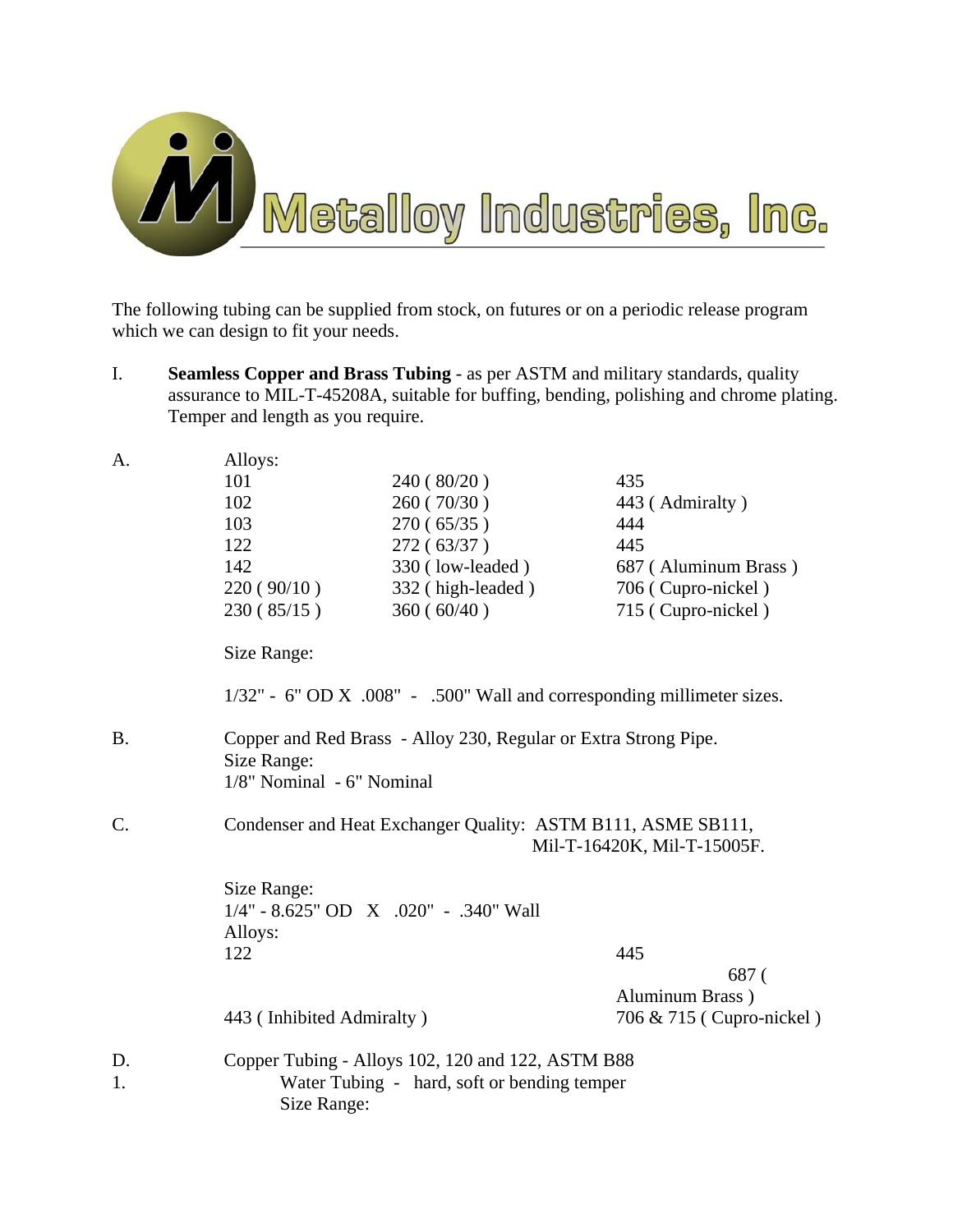|  |                      | $1/4" - 4"$ Type L Nominal      |
|--|----------------------|---------------------------------|
|  |                      | $1/2$ " - 1-1/2" Type K Nominal |
|  |                      | $1/2" - 2"$ Type M Nominal      |
|  | $D.W.V. - All sizes$ |                                 |

2. Refrigeration - sealed ends, dehydrated, soft ASTM B280 Size Range: 1/8" OD - 1-1/2" OD X 60' and 100' coils 1/4" OD - 2" OD X 12' or 20' lengths 3. Air Conditioning Grade - Light Annealed ASTM B75 Size Range: 1/8" - 7/8" OD X .012" - .045" Wall X 50', 100' or Level Wound Coils or Inner Grooved Tube E. Copper alloy condenser finned tubing 1. Alloy 706 and 715 integral finned. 2. Alloy 122, 443, 687, and 706 with raised separate Copper or Aluminum finning. 3. Size range 5/8" - 1.75" OD X .035" - .065" wall up tp 40 ft. II. Furniture Grade - Bright or Polished Finish Alloys 230 (75/15) 260 (70/30) 265 (65/35) 272 (63/37) A. Welded Tube Alloy 260 Size Range: 5/8" - 2" OD X .014" - .125" Wall B. Seamless Tubing Size Range: Round 1/8" - 5" OD X .016" - .375" Wall Square 1/4" - 2" OD X .025" - .125" Wall Rectangular 1/4" X 1/4" - 2" X 2" X .025" - .125" Wall III. Stainless Steel Tubing - Seamless Steel Tubing - Seamless and Welded, Alloy 304, 316, 321, 347 and 409. Size Range: 1/8" - 4" OD X .008" - .125" Wall X Cut Lengths Supplied plain or polished. IV. Aluminum Tubing - Alloy 3003, 5052, 6061, and 6262.

V. Steel Tubing & Pipe- Seamless and Electric Welded, Butt Welded and Mandrel Drawn.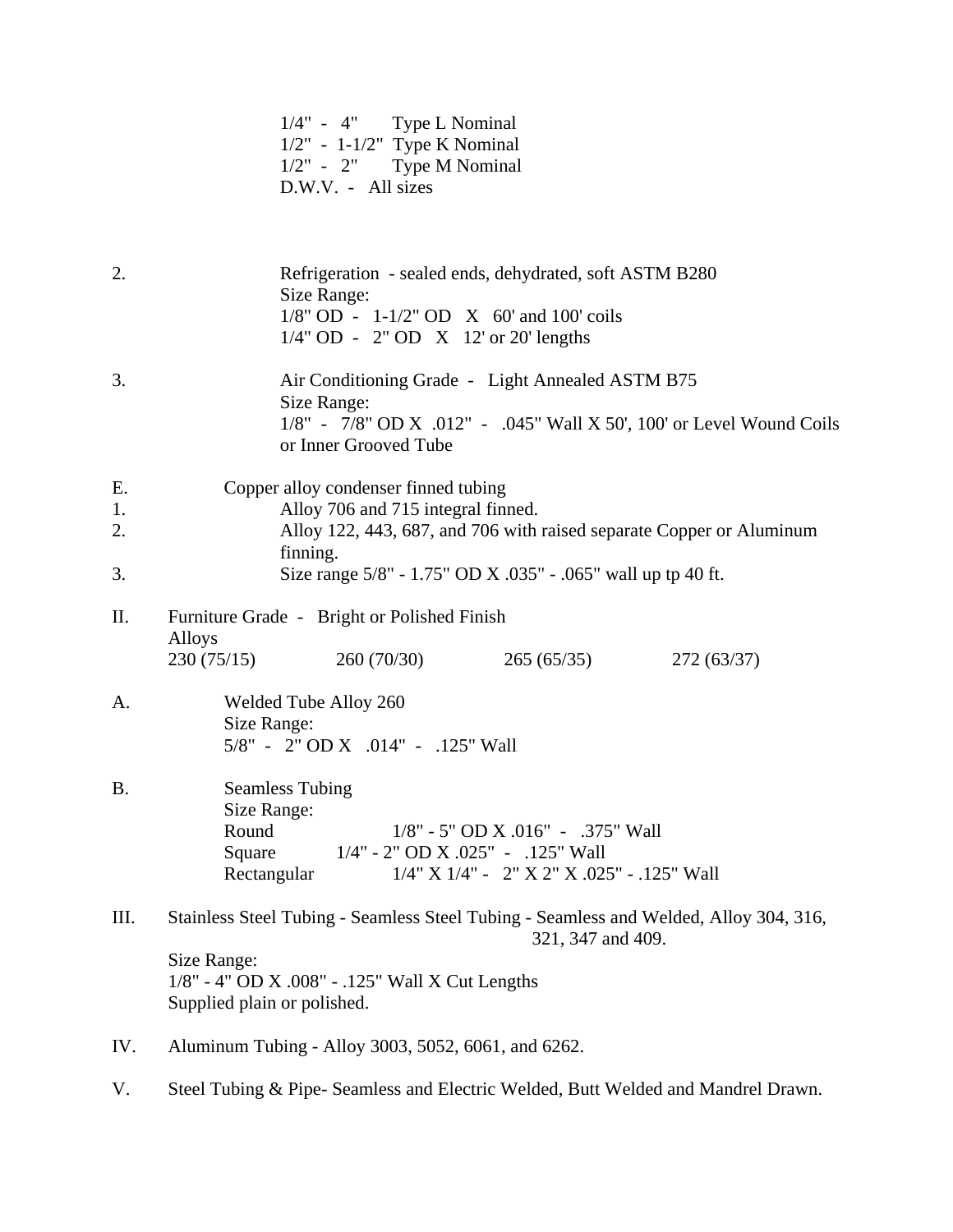A. Size range- Pipe 1/8 - 6" Nom. Sched 40 & 80 B. Size range- Tube- square 1/2" OD - 10" OD Rectangular 1/2" X 1-1/2" UP 6" X 12"

#### I. **Copper and Brass Rods and Wire** - Direct Sales, Conversion or Toll.

| A. |     | Alloys: Solids as per ASTM, one end chamfered. |     |     |     |
|----|-----|------------------------------------------------|-----|-----|-----|
|    | 101 | 220                                            | 353 | 464 | 651 |
|    | 102 | 240                                            | 356 | 485 | 655 |
|    | 110 | 260                                            | 360 | 510 | 706 |
|    | 145 | 270                                            | 377 | 544 | 715 |
|    | 147 | 340                                            | 462 | 642 | 752 |
|    |     |                                                |     |     | 754 |

CDA 932 Bearing Bronze SAE 660

 Size Range: 3/32" - 6" for rounds 3/32" - 4" for hexes 3/32" - 4" for squares Consult us for other sizes, rectangles, ovals, and half rounds.

### B. Copper and Brass Wire Alloys:

| --  |     | . . |     |     |     |
|-----|-----|-----|-----|-----|-----|
| 102 | 220 | 270 | 510 | 655 | 715 |
| 110 | 226 | 272 | 544 | 702 | 725 |
| 145 | 230 | 353 | 634 | 706 | 752 |
| 150 | 240 | 360 | 649 | 707 | 754 |
| 162 | 260 | 436 | 651 | 711 | 766 |
|     |     |     |     |     |     |

 Cold Heading Escomatic Quality

 Size Range: .005" - 3/8" for rounds .016" - 3/8" for hexes, octagons and squares

C. Free Cutting Hollows C.D.A. 360, ASTM B16 Size Range: For round O.D. and round I.D.

For hex O.D. and hex I.D., for hex O.D. and round I.D. All must be submitted to overseas mill for price and delivery. Cost-benefit analysis for hollows sent to you on request.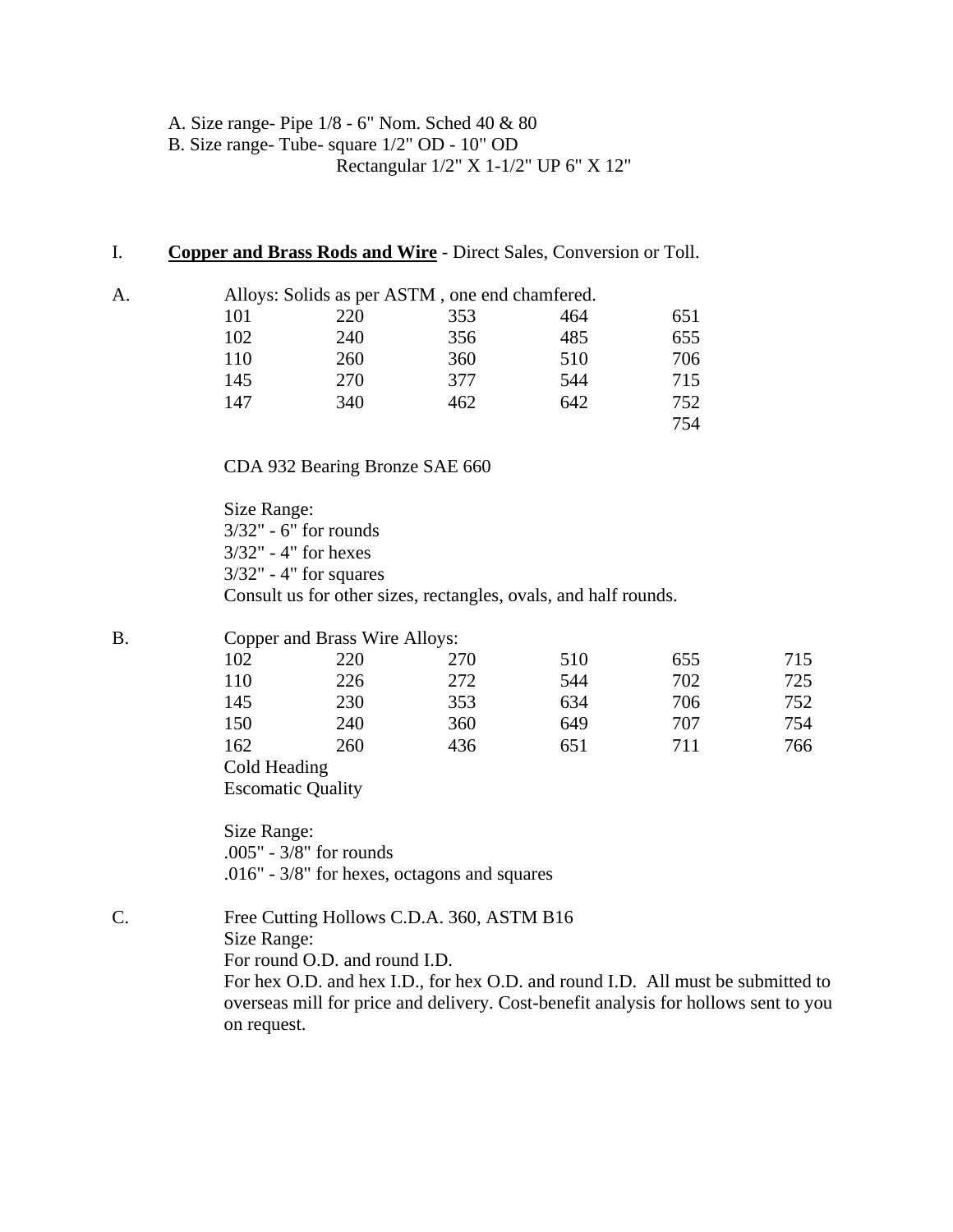- D. Copper Bus Bar Alloy 110 ASTM Size Range: .010" - .375" X .250" - 10" X coils or cut lengths. Temper as required.
- E. Extrusions Architectural Bronze or Alloy 360. Please send blueprint stating alloy required.
- II. **Steel Bars** Either Hot Rolled or Cold Drawn, ASTM A108, QQ-S-637

| А. | Grades            |                                 |                      |                     |
|----|-------------------|---------------------------------|----------------------|---------------------|
|    | C <sub>1018</sub> | C <sub>12</sub> L <sub>14</sub> | C <sub>4150</sub>    | <b>Stress Proof</b> |
|    | C <sub>1045</sub> | C <sub>1215</sub>               | C8620                | Ledloy AX           |
|    | C <sub>1117</sub> | C4140                           | C86L20               |                     |
|    | C <sub>1213</sub> | C41L40                          | <b>Fatigue Proof</b> |                     |

 Size Range: 1/8" - 12" for rounds  $1/4" - 6"$  for squares 1/8" - 4" for hexes

 Consult us for rectangular and flat sizes. We can supply: ground and polished, turned and polished, and turned ground and polished material from the mill only.

### III. **Aluminum Rod and Wire** - Extruded or Cold Drawn, QQ-A-225

| Grades: |      |      |
|---------|------|------|
| 2011    | 6062 | 7075 |
| 2024    | 6063 |      |
| 6061    | 6262 |      |

 Size Range:  $1/8$ " - 6" for rounds 1/4" - 2" for hexes  $1/4$ " - 4" for squares Consult us for rectangles.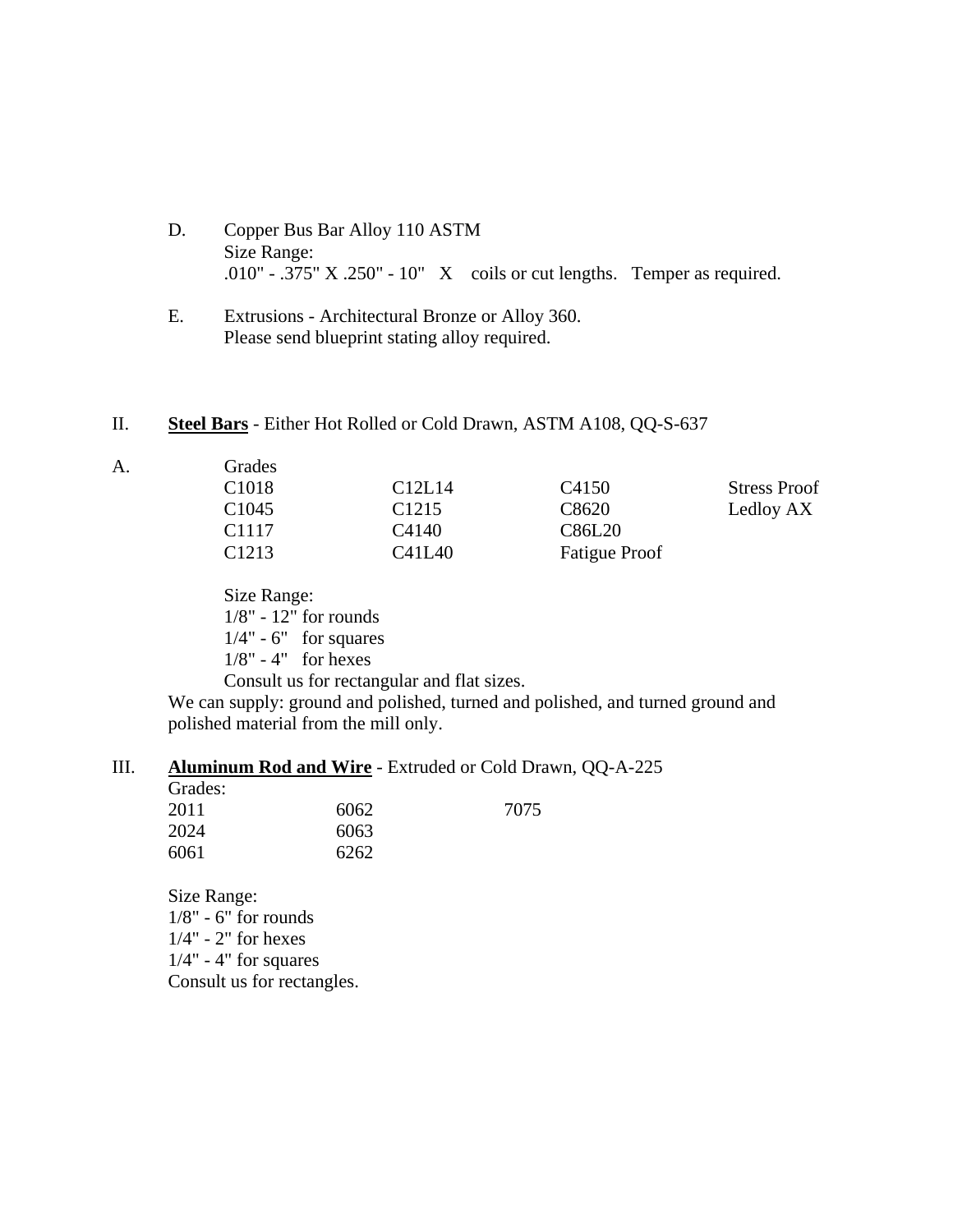### IV. **Stainless Steel Rods and Wire** - Centerless Ground Annealed, Cold Drawn Annealed, QQ-S-764

 Grades: Type 303<br>Type 304<br>Type 416 Type  $304$ Type 17-4PH

 Size Range: 1/32" - 4" for rounds  $1/4" - 4"$  for hexes  $1/8" - 2"$  for squares Consult us for rectangles and flats.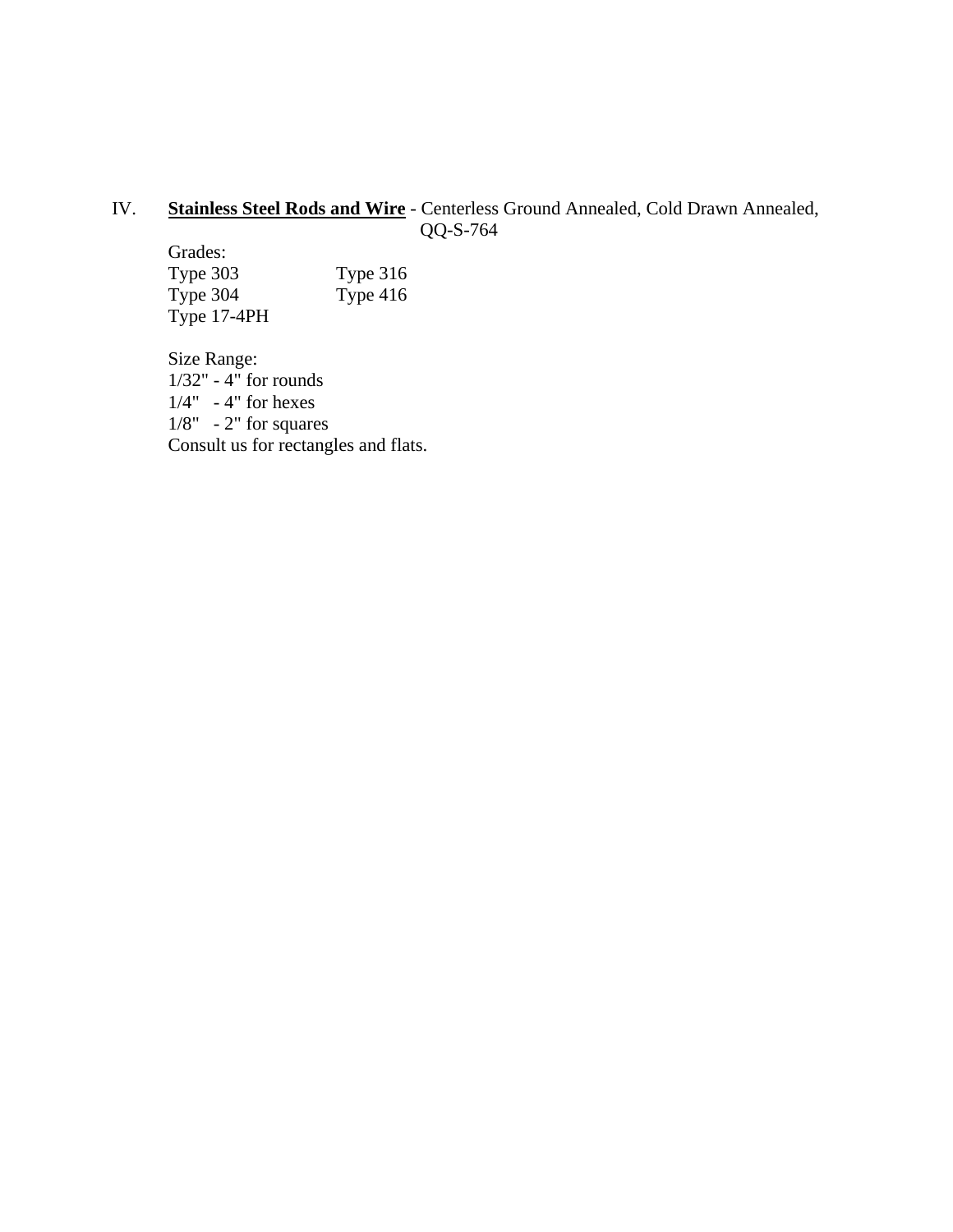Metalloy Industries, Inc. can supply you with the following: coil, foil, plate, strip, sheet, or cut-to-length specification blanks.

I. **Copper and Copper Alloys** - Temper as you require.

| Alloys:                      |                                                        |     |
|------------------------------|--------------------------------------------------------|-----|
| 101                          | 230(85/15)                                             | 356 |
| 102                          | 240(80/20)                                             | 510 |
| $110$ (E.T.P.)               | 260(70/30)                                             | 706 |
| $122$ (D.H.P.) $270$ (65/35) |                                                        | 715 |
| 210(95/05)                   | 272(63/37)                                             | 752 |
| 220(90/10)                   | 353                                                    | 782 |
| Size Range:                  |                                                        |     |
|                              | .003" - .500" thk X .125" - 48" wide X 36" - 144" long |     |

## II. **Aluminum** - Temper as you require.

| Alloys:     |                                                        |      |      |
|-------------|--------------------------------------------------------|------|------|
| 1100.       | 3003                                                   | 5052 | 6061 |
| Size Range: |                                                        |      |      |
|             | .010" - .500" thk X .125" - 48" wide X 36" - 144" long |      |      |

# III. **Stainless Steel** - Annealed

| A.        | Grades:<br>Type 304<br>Type $316$<br>Size Range:                                                 | Type $416$<br>Type $430$<br>10 gauge - 28 gauge X .125" - 48" wide X 36" - 144" long |
|-----------|--------------------------------------------------------------------------------------------------|--------------------------------------------------------------------------------------|
| <b>B.</b> | Surface:<br>2B                                                                                   | #3 or 4 finish, poly vinyl chloride covering                                         |
| IV.       | <b>Steel</b> - Hot or Cold Rolled, Deep Drawing Quality                                          |                                                                                      |
| A.        | Grades:<br>1008<br>1010<br>Size Range:<br>.008" - .250" thk X .500" - 48" wide X 36" - 144" long | 1045                                                                                 |
| <b>B.</b> | Surface:<br>Commercial, galvanized                                                               |                                                                                      |